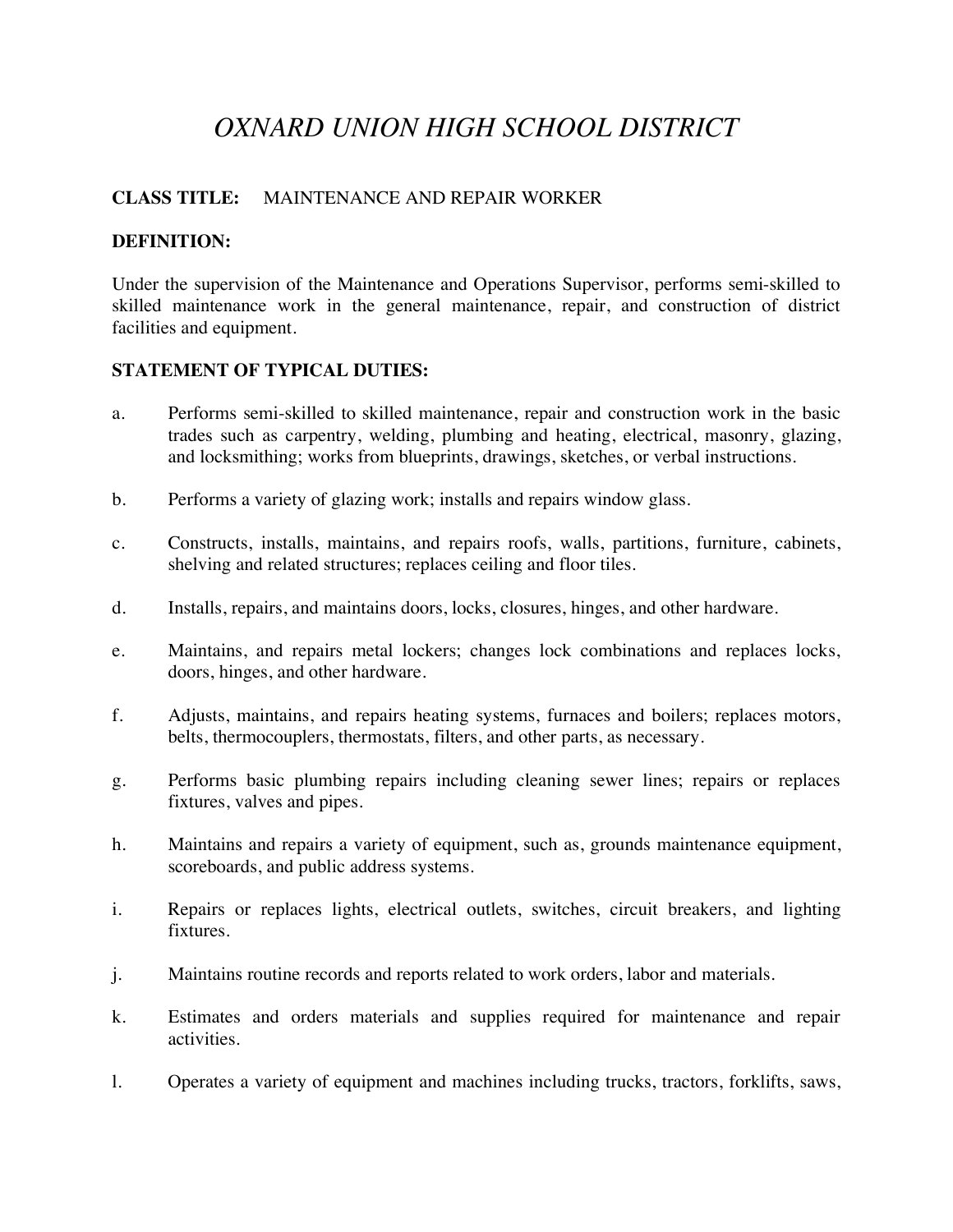jointers, planers, sanders, drills, welding equipment, and other hand and power tools; maintains tools and equipment in clean and proper working condition.

- m. Provides assistance to other maintenance trades projects, as assigned or, as necessary.
- n. Performs other related tasks and assumes responsibilities as may be assigned by proper authority.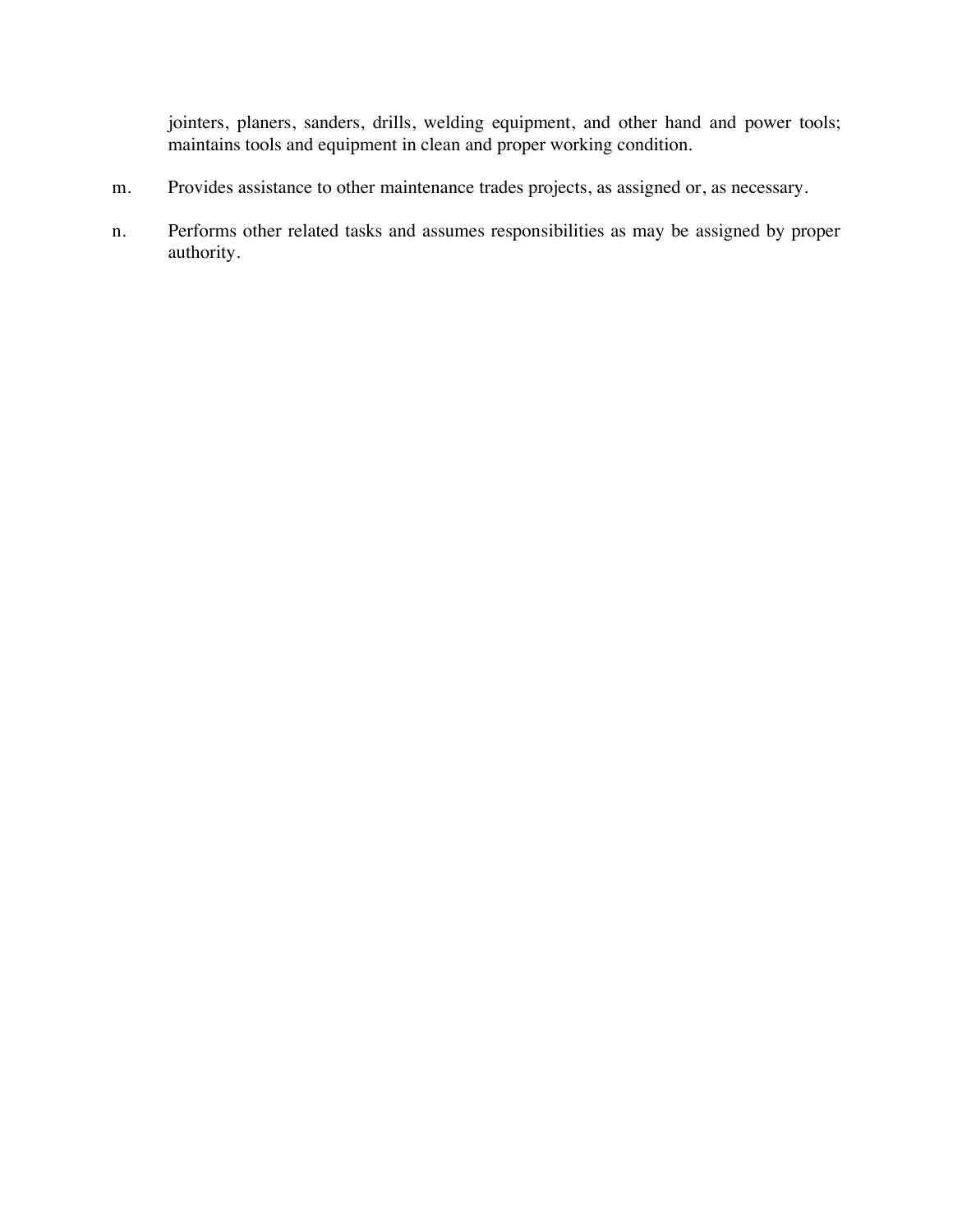## **KNOWLEDGE AND ABILITIES:**

#### Knowledge of:

Trades used in building and equipment maintenance, alterations and repair.

Methods, equipment and materials used in maintenance trades.

Proper methods of storing equipment, materials and supplies.

Requirements of maintaining school buildings in a safe, clean and orderly condition.

Technical aspects of field of specialty.

Appropriate safety practices and procedures.

Applicable building codes and regulations.

#### Ability to:

- Perform semi-skilled to skilled maintenance work in the general maintenance, repair and construction of district facilities and equipment.
- Operate a variety of tools, equipment and machines utilized in maintenance trades safely and efficiently.

 Operate a variety of tools and equipment related to assigned function including trucks, tractors, forklifts, saws, drill presses, grinders and welding equipment.

Work from blueprints, shop drawings and sketches.

Maintain routine records.

Understand and follow oral and written directions.

- Observe and comply with applicable building codes and regulations.
- Plan and organize work.

Establish and maintain cooperative and effective working relationships with others.

# **EDUCATION AND EXPERIENCE:**

Any combination equivalent to: graduation from high school including or supplemented by apprenticeship in one of the building trades and two years experience in general building maintenance and repair.

#### **PHYSICAL CHARACTERISTICS:**

Must be able to bend, stoop, reach horizontally and vertically; lift heavy objects; stand for prolonged periods; see to read; use hands and fingers to operate tools and equipment; speak clearly; and hear well enough to communicate effectively to perform all tasks.

# **LICENSES AND OTHER REQUIREMENTS:**

Valid California driver's license.

#### **WORKING CONDITIONS:**